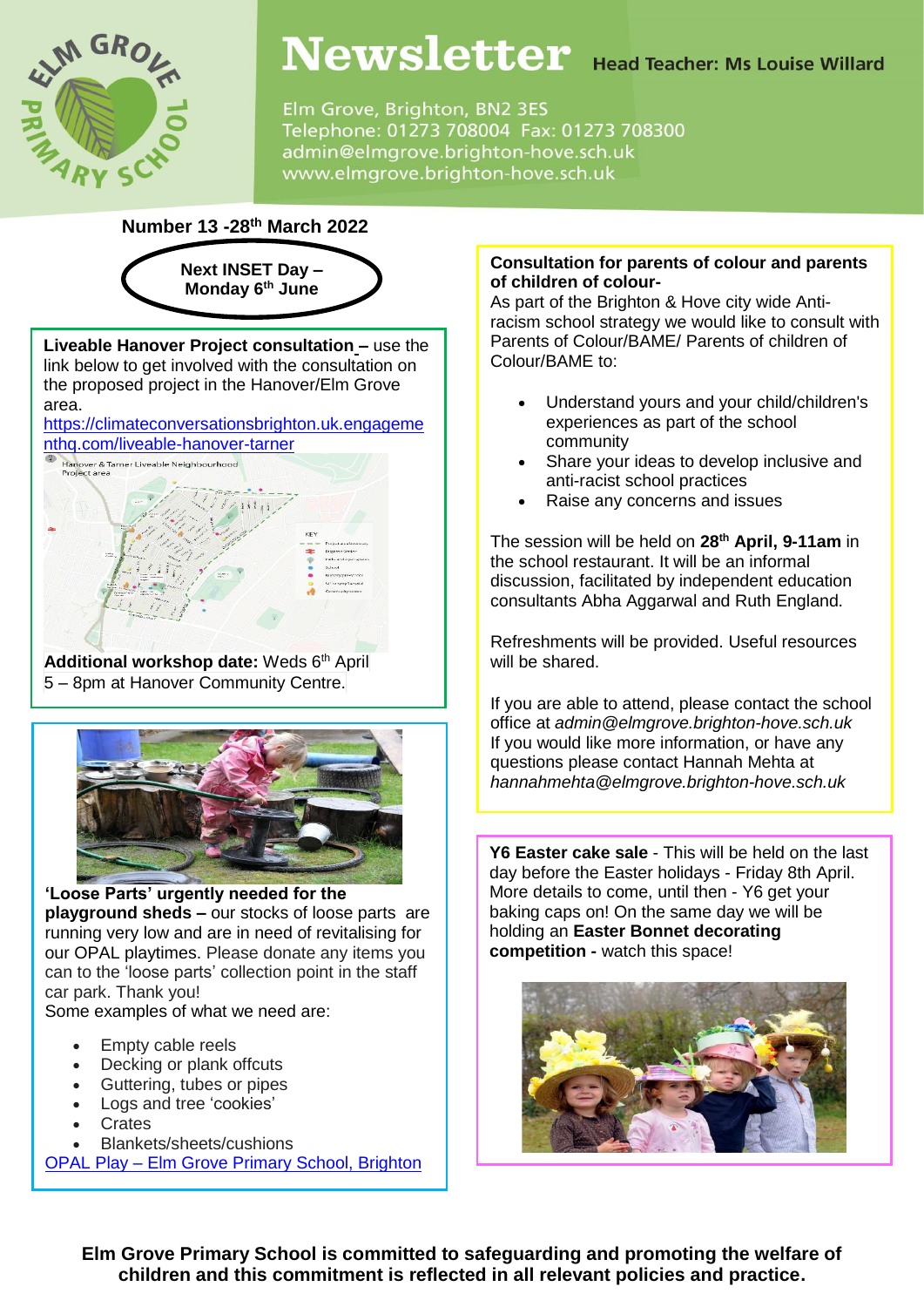

# **Baton Relay Poster Competition**

We received some wonderful, thoughtful entries for our Queen's Baton Relay poster competition. Thank you to all the children that entered. The 1st and 2nd place winning entries were delivered, along with the baton, to St. Luke's School on Friday 18th March. The winning entries were:

1st place: Marah (Oak) pictured above. Joint 2nd place winners (appearing on the reverse side, in smaller size):

- Truman (Beech)
- Mya (Birch)
- Pippa (Birch)
- Iscah (Cedar)
- Rosie (Birch)
- Ada (Birch)



**Food Assistance-** The last 2 years have been a difficult time and we know that many families are struggling with money and affording healthy food for their family. However, there is support available. You may be eligible for **free school meals** for your child Apply for free school meals - [GOV.UK](https://www.brighton-hove.gov.uk/schools-and-learning/free-school-meals)

The **Brighton and Hove Food Partnership** has lots of useful information on how to access emergency food

parcels [https://bhfood.org.uk/resources/accessing](https://bhfood.org.uk/resources/accessing-emergency-food-parcels/)[emergency-food-parcels/](https://bhfood.org.uk/resources/accessing-emergency-food-parcels/)

Everyone across the City can **buy low-cost shopping** if they need to. More information is available here: [https://bhfood.org.uk/how-to](https://bhfood.org.uk/how-to-hub/low-cost-and-free-community-shopping/)[hub/low-cost-and-free-community-shopping/](https://bhfood.org.uk/how-to-hub/low-cost-and-free-community-shopping/)

If you are pregnant or have a child under 4 you may also be able to get help to buy milk, fruit and vegetables. Get help to buy food and milk [\(Healthy](https://www.healthystart.nhs.uk/) [Start\).](https://www.healthystart.nhs.uk/)

If you would like any more information on any of the above, please talk to Sam or Tammy based in **The Nest** [\(InclusionTeam@elmgrove.brighton](mailto:InclusionTeam@elmgrove.brighton-hove.sch.uk)[hove.sch.uk\)](mailto:InclusionTeam@elmgrove.brighton-hove.sch.uk)





alternate Saturdays 10.30am-12pm



# **\*\*NEW DATES FOR YOUR DIARY\*\***

Blossom Garden Parent Volunteer Sessions Make the most of the Spring weather by coming along to a fun gardening session, next dates are:

- Saturday April 9th (first weekend of Easter holiday)
- Saturday April 23rd (last weekend of Easter holiday)
- Saturday May 7th
- Saturday May 21st

Sessions are 10.30am - 12pm, meet at the car park metal gates or call Emma on 07737 926 442 if you can only drop in for a short while.

Everyone welcome. Just bring gardening gloves if you have some. If you have to bring kids to be able to come, please have them bring a ball or game so they can occupy themselves in the basketball court.

See you there!



**The next homework grids will be published on: Friday 1st April**

The homework grids will be uploaded onto the homework page of the school website: [Homework](https://www.elmgrove.brighton-hove.sch.uk/year-groups/homework/)  – [Elm Grove Primary School, Brighton](https://www.elmgrove.brighton-hove.sch.uk/year-groups/homework/)

Visit our new Inclusion/SEND page on the website: [Inclusion at Elm Grove –](https://www.elmgrove.brighton-hove.sch.uk/inclusion-at-elm-grove/) Elm Grove Primary [School, Brighton](https://www.elmgrove.brighton-hove.sch.uk/inclusion-at-elm-grove/)

#### **REMINDER**

We would like to remind parents and carers that the school doors open at **8.50am** and pupils are expected to be in class by 9am. Before 8.50am any pupils waiting at the school gate are under the supervision of their grown-ups.

**Elm Grove Primary School is committed to safeguarding and promoting the welfare of children and this commitment is reflected in all relevant policies and practice.**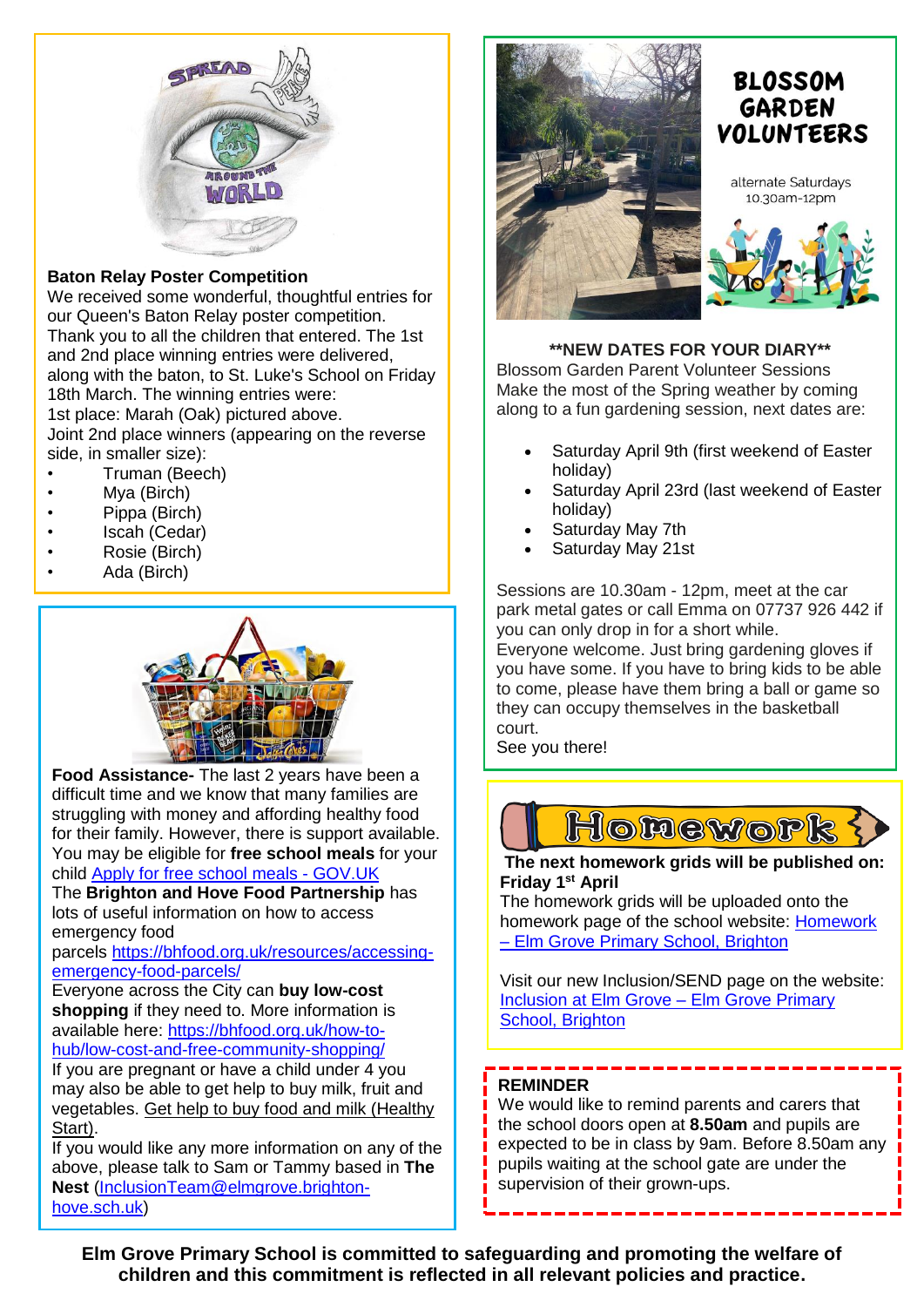

**Supporting a Young Person with Anxiety**

The Adult Education Hub is continuing its successful online courses: Supporting a Young Person with Anxiety, and Building a Young Person's Resilience. These courses offer parents practical strategies to help the young person manage anxious thinking and help build their selfesteem. Sessions are run separately for parents of primary and secondary-age children.

Here is what some parents have said:

"Listened to our concerns and gave us some great advice and tools."

"Gave practical tips as well as reassurance. I feel I'm better able to support my child with their anxiety."

Courses [2 x 90 minute online sessions] are free to parents on a low income/means-tested benefits. Otherwise, there is a fee of £15.

For dates, times and bookings visit our website: [https://adulteducation.brighton-hove.gov.uk/course](https://adulteducation.brighton-hove.gov.uk/course-category/children-family-wellbeing/)[category/children-family-wellbeing/](https://adulteducation.brighton-hove.gov.uk/course-category/children-family-wellbeing/) or email [AEH@brighton-hove.gov.uk](mailto:AEH@brighton-hove.gov.uk)

#### **Sports Update**

Having recently won a tournament, our netballers in Y6 qualified for the Brighton and Hove finals. Despite really unpleasant weather conditions, our players performed brilliantly, eventually finishing in 3rd place overall. Well done to Primrose, Lilly, Tarisha, Ava, Lily, Lucas, Jaden and Isaac. Before Christmas we entered a virtual 'fitness' competition, which the children completed during their PE lessons. We recently received the results, and the children did spectacularly well! There were many thousands of children from across Sussex involved, and our KS1 children (of whom, all bar 3 participated) finished in 2nd position in Brighton and Hove, and in 7th position in Sussex. Our KS2 children (of whom, all bar 8 participated) finished in 1st position in Brighton and Hove, and in 3rd position in Sussex. Huge congratulations to all involved!

# **PTA NEWS - OO SPRING FAIR! OO**

The first Elm Grove Spring Fair is in one week and we need your donations!  $\hat{M}$ 

We are collecting prizes for the fantastic **COLOUR RAFFLE!** It would be incredible if you can please donate a new prize that matches your year group's colour. This raffle is one of our biggest fundraisers, so the more prizes we can get the more money we can raise for the school. Please take your donations to your class teacher from today until Friday 1st April.

Reception - **WHITE**

Year 1 - **PINK** Year 2 - **PURPLE** Year 3 - **RED** Year 4 - **GREEN** Year 5 - **BLUE** Year 6 - **SILVER/GOLD**

We are also collecting filled and decorated **JAM JARS**. A few ideas - you can fill them with little goodies - chocolates, beads, art supplies, sweets, stickers or mini toys - and hand them in to your child's teacher. It creates a fabulous display at the spring fair, and the kids love picking out a ticket and seeing what they've won



The PTA reps will be sharing the Sign-up sheet this week for volunteers to help set up and pack down the fair, man the stalls and support the class 'book look' to see your children's work. A gentle reminder that if we can't get the volunteers to help we simply can't go ahead with the fair, so please donate your time if you are able. We were devastated to cancel the Winter Fair due to covid, so please help us make a wonderful Spring Fair for the children and the school.

#### **PLEASE LEAVE BRIC-A-BRAC, TEDDY AND JAM JAR DONATIONS IN THE BLACK BIN AT THE TOP OF THE CAR PARK ON MONDAY 28th & TUESDAY 29th MARCH**

**CAKES -** Immediately before the fair we'll also be collecting cakes and bakes, so if you're a baker and can contribute we'd be most welcome. Thanks so much for your support, The PTA x

**Elm Grove Primary School is committed to safeguarding and promoting the welfare of children and this commitment is reflected in all relevant policies and practice.**